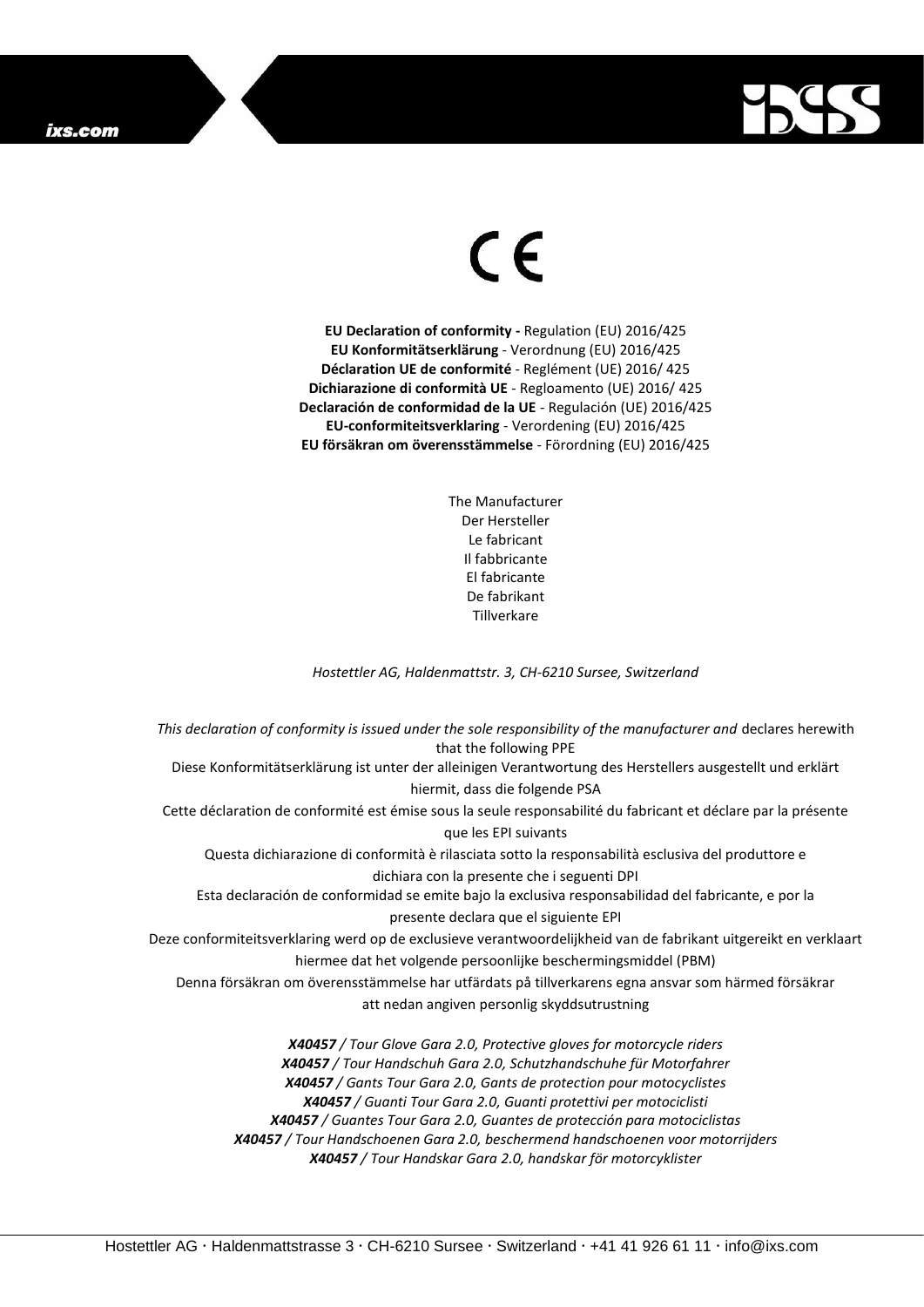



has undergone the EU-type examination conformity assessment procedure (Module B) performed by the Notified Body, IDIADA AUTOMOTIVE TECHNOLOGY, S.A. (OC.0164), P. I. L'ALBORNAR, E-43710 Santa Olivia (Tarragona – Spain), which has issued the EU Type Examination Certificate No. MT20070055.

And is compliant with the following Standard EN13594:2015.

## hat das EU-Baumusterprüfungs-Konformitätsbewertungsverfahren durchlaufen (Modul B) durchgeführt von der benannten Stelle, IDIADA AUTOMOTIVE TECHNOLOGY, S.A. (OC.0164), P. I. L'ALBORNAR, E-43710 Santa Olivia (Tarragona – Spanien), die die EU-Baumusterprüfbescheinigung Nr. MT20070055 ausgestellt hat.

und entspricht der folgenden Norm EN13594:2015.

a subi la procédure d'évaluation de la conformité pour l'examen de type UE (module B) réalisée par l'organisme notifié, IDIADA AUTOMOTIVE TECHNOLOGY, S.A. (OC.0164), P. I. L'ALBORNAR, E-43710 Santa Olivia (Tarragona – Espagne), qui a délivré le certificat d'examen de type UE n°. MT20070055

Et est conforme à la norme suivante EN13594:2015.

è stato sottoposto alla procedura di valutazione della conformità dell'esame UE del tipo (modulo B) eseguita dall'organismo notificato, IDIADA AUTOMOTIVE TECHNOLOGY, S.A. (OC.0164), P. I. L'ALBORNAR, E-43710 Santa Olivia (Tarragona – Spagna), che ha rilasciato il certificato di esame UE del tipo n. MT20070055.

Ed è conforme alla seguente norma EN13594:2015.

ha sido sometido al procedimiento de evaluación de conformidad del examen de tipo UE (Módulo B) realizado por el organismo notificado, IDIADA AUTOMOTIVE TECHNOLOGY, S.A. (OC.0164), P. I. L'ALBORNAR, E-43710 Santa Olivia (Tarragona – España), que ha emitido el certificado de examen UE de tipo no. MT20070055.

Y cumple con el siguiente estándar EN13594:2015.

de EG-typekeuring-conformiteitsbeoordelingsprocedure doorlopen (module B) heeft,uitgevoerd door de aangemelde instantie IDIADA AUTOMOTIVE TECHNOLOGY, S.A. (OC.0164), P. I. L'ALBORNAR, E-43710 Santa Olivia (Tarragona – Spanje) die het certificaat van EG-typeonderzoek nr. MT20070055 afgegeven heeft,

en voldoet aan de volgende norm: EN13594:2015.